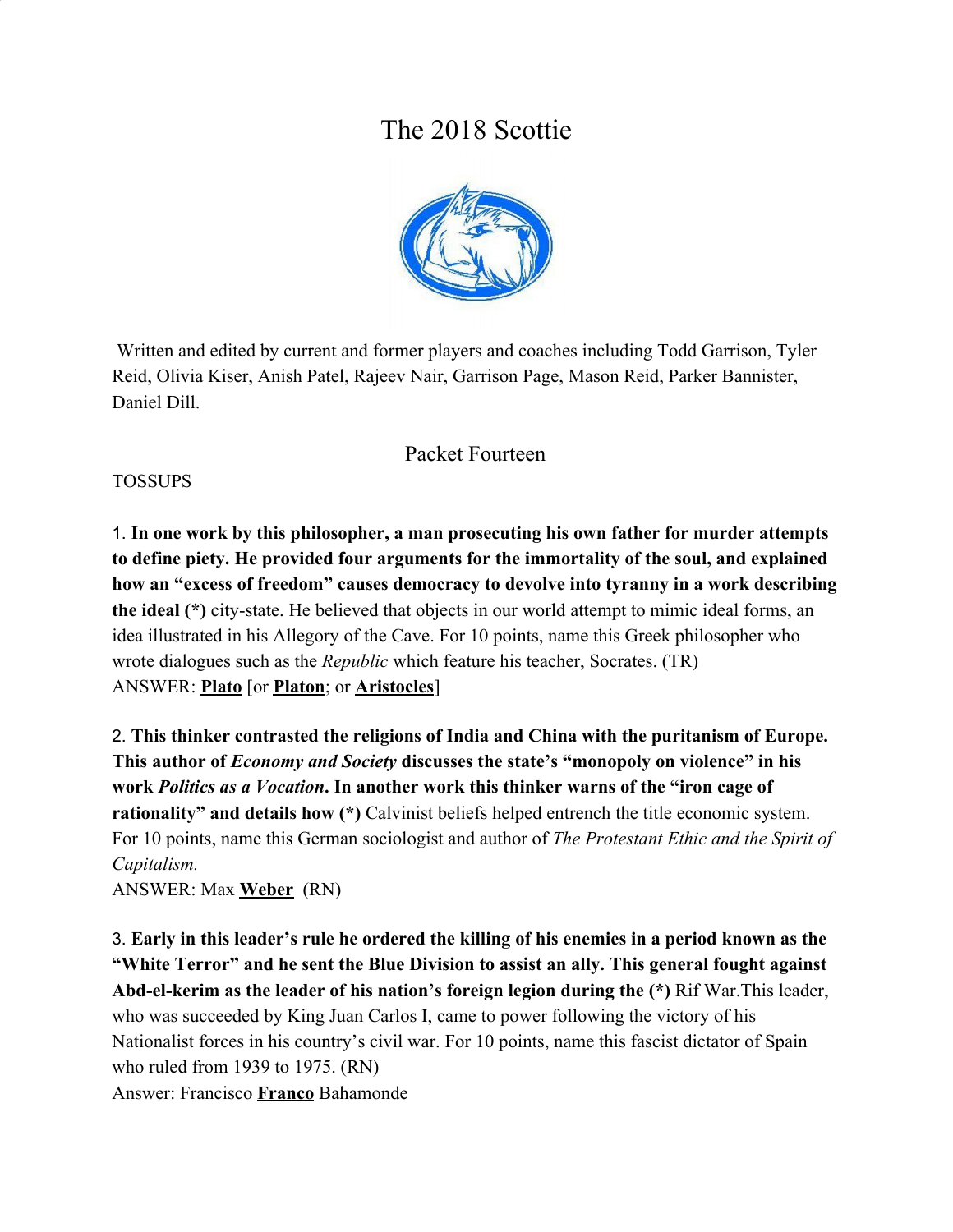4. **The sixth movement of this piece features a four note "spell" motif and staccato bassoons, while its calm second movement opens with an ascending motif for solo horn. Another of this work's movements lacks a distinct melody and ends with a door slowly closing on an offstage women's chorus. That seventh and final movement is subtitled "the (\*)** Mystic." An ostinato in 5/4 time drives the first movement of this piece, "the Bringer of War." For 10 points, name this Gustav Holst suite featuring movements titled after Neptune and Mars. (TR)

ANSWER: *The Planets*, Opus 32

5. **The title character of one of this author's novels finds himself reconnecting with his Jewish heritage after saving Mirah Lapidoth's life. This author of** *Daniel Deronda* **features a "love rectangle" in one novel, which includes (\*)** Hetty Sorrel being sentenced to death for abandoning her child. Another of her works ends with a flood engulfing the title location, prompting the Tulliver siblings to reconcile. For 10 points, name this author of *Adam Bede* and *The Mill on the Floss.* (OK)

ANSWER: George **Eliot** [or Mary Anne **Evans**]

6. **Dennis Kearney was a major proponent of this legislation which was repealed in 1943 by the Magnuson Act. Benjamin Harrison opposed this law, claiming it would violate the Burlingame Treaty, and Governor John Bigler argued that the targets of this legislation were to blame for (\*)** depressed wages. This law was signed by Chester Arthur and was sparked by the California Gold Rush. For 10 points, name this 1882 law that restricted immigration to the U.S. from a namesake Asian country. (RN) ANSWER: **Chinese Exclusion Act**

7. **One of these figures first appeared because live actors were unavailable during the 2000 Screen Actors Guild strike. A "This is Sportscenter" commercial features Steve Irwin tackling one of these things after it exits an elevator. One of these entities officially named Poppin' Fresh often giggles after being (\*)** poked in the stomach, and several baseball teams hold races between four of them at home games. For 10 points, name these figures, such as the GEICO Gecko and Florida Gator, which represent a school, sports team, or brand.(TR) ANSWER: **mascots**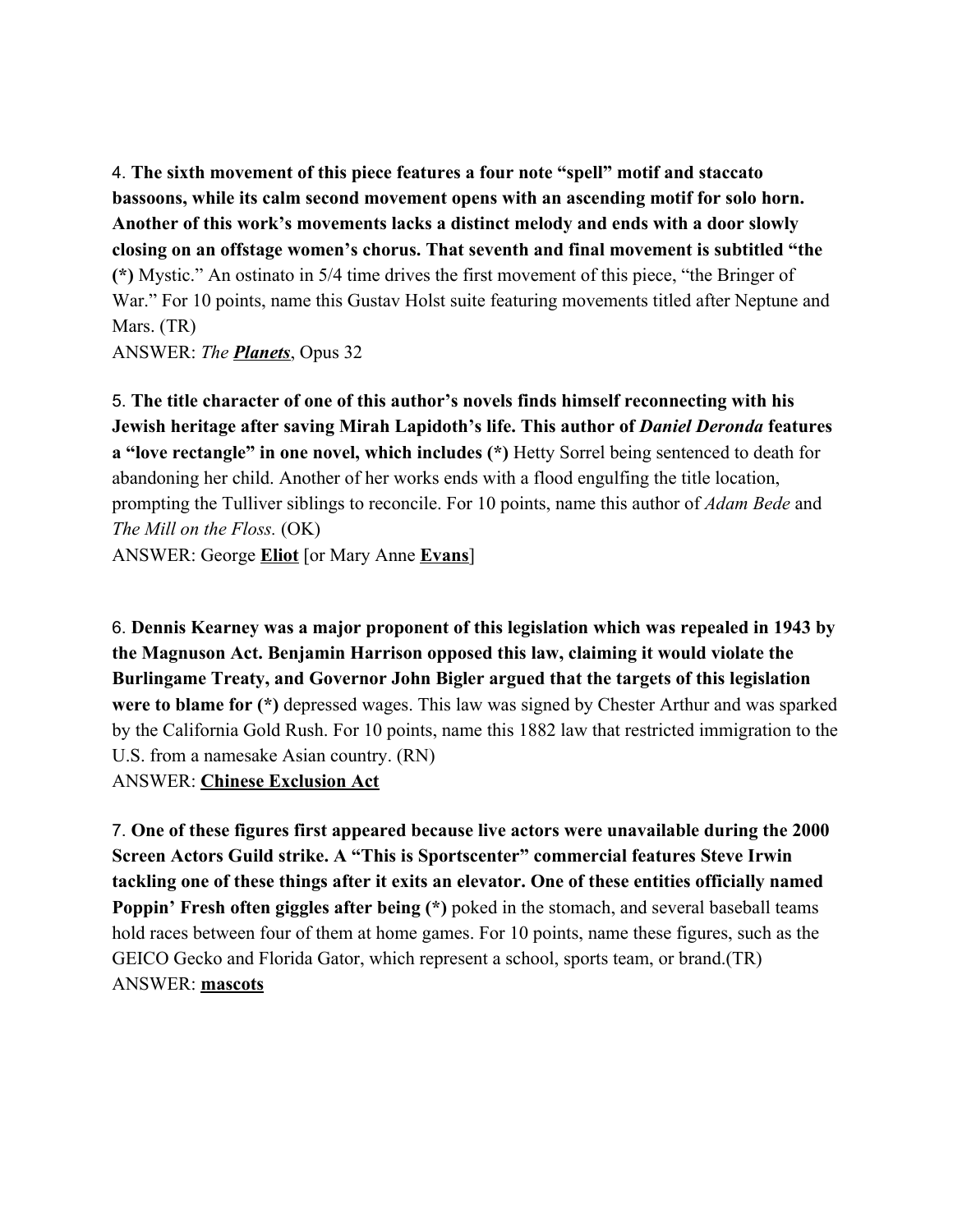8. **In this film, a man believed to have died in a concentration camp leads patrons of a nightclub in the singing of** *La Marseilles***, angering Major Strasser. That nightclub's owner is furious at Sam for playing a song he had told him never to play. In this film, (\*)** Ilsa wishes to get her husband Victor Laszlo out of the title city by purchasing letters of transit possessed by her former lover. For 10 points, Humphrey Bogart stars as Rick Blaine in this film titled for a Moroccan city. (TG)

ANSWER: *Casablanca*

9. **A relic important to this city was stolen by the Qarmatians and held for twenty-three years until its return in 952. The Ottoman Empire was sovereign over this city from 1517 until the First Saudi State captured it in 1803. This city has a population of around two million but (\*)** swells to over four million each year during the last month of its calendar. The qibla is the direction toward the Kaaba that one faces when praying in this city. For 10 points, name this birthplace of Muhammad that is the destination of the Hajj. (TG) ANSWER: **Mecca** [or **Makkah**]

10. **This character suffers stage fright while reciting Henry Clay's "Give me liberty or give me death" speech. After receiving a Bible in front of a church congregation, this character answers that the first two apostles were David and (\*)** Goliath. This character testifies in the murder case of Dr. Robinson, leading him to dream that he will be murdered by Injun Joe. Becky Thatcher is attracted to, for 10 points, what troublemaking character created by Mark Twain? (GP)

ANSWER: **Tom Sawyer** [accept either]

11. *The Thames, Westminster Bridge* **is one of close to 30 paintings of the Thames River by one founder of this art movement. That artist's painting** *The Turning Road, L'Estaque* **is representative of this movement's habit of separating (\*)** color from purpose. The other founder of this movement is known for two versions of *The Dance.* For 10 points, name this group of "wild beasts" led by Andre Derain and Henri Matisse. (TG) ANSWER: **Fauvism** [accept **Fauvists**]

12. **In one work by this author, Cleante's valet steals the treasure of the money-obsessed title character. Madame Pernelle and her son are both beguiled by the protagonist of another work by this author, and Elmire has to convince her husband to (\*)** hide so that she can prove that man's falseness. This playwright was playing the title role of the hypochondriac Argan when he collapsed and later died. For 10 points, name this author of *The Miser, Tartuffe*, and *The Imaginary Invalid*. (TG)

ANSWER: **Moliere** [accept Jean-Baptiste **Poquelin**]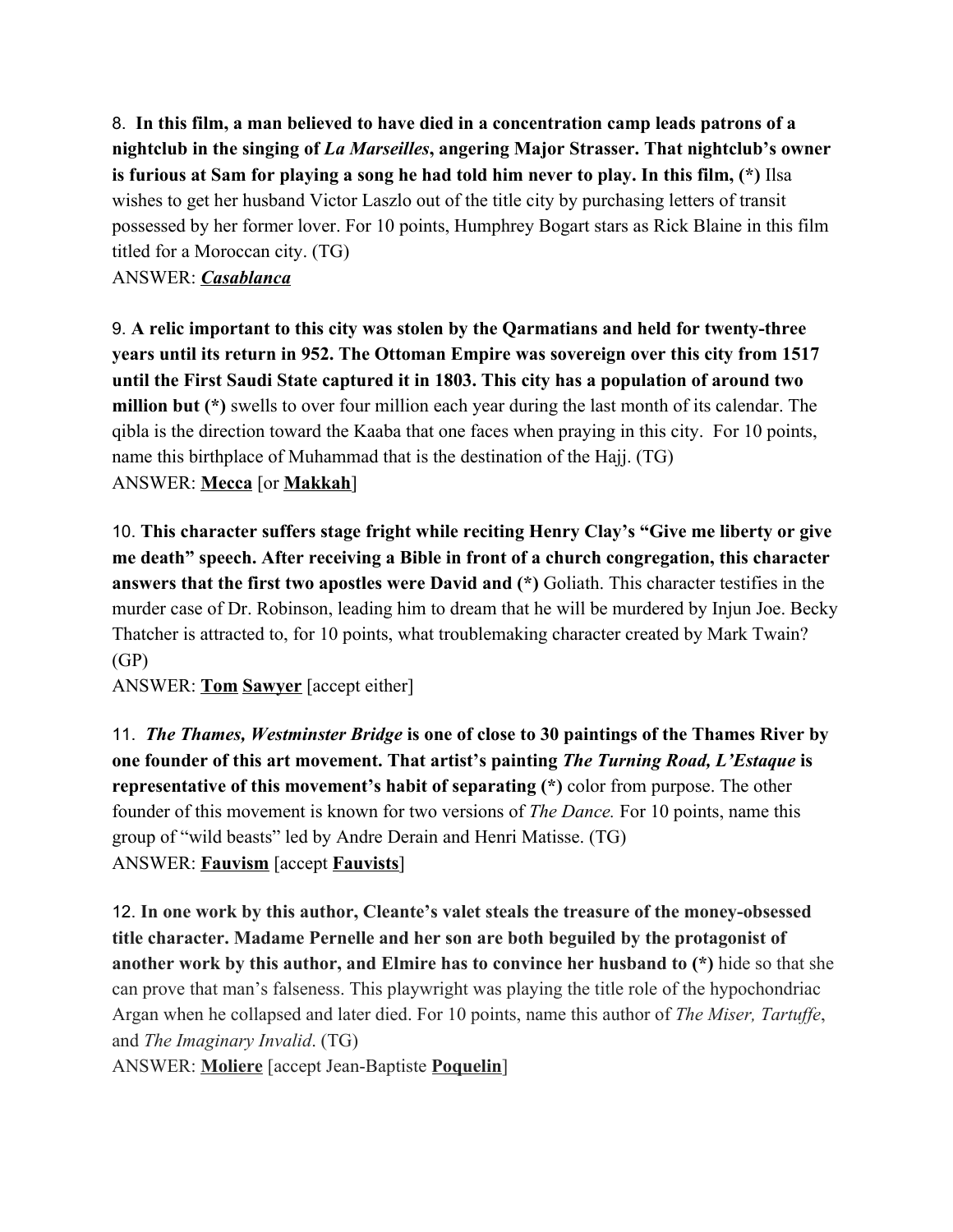13. **The fourth member of this group of elements was used to synthesize the first Bose-Einstein condensate, while another was the last element discovered in nature. That element, francium, has the largest (\*)** atomic radius. These elements are silvery white and highly reactive, and this group forms cations with a plus one charge. For 10 points, name this first group on the periodic table, which includes lithium. (MR)

ANSWER: **Alkali Metal** [or group **1**; DO NOT accept alkaline metal, alkali earth metal, or similar answers]

14. **This politician was called the "dumb doll" by rivals and sent troops to aid the Awami League's struggle for independence. This leader ruled during a period known as "The Emergency" in which mass sterilization programs were instituted and civil liberties were curbed. The Smiling Buddha nuclear test was ordered by this (\*)** prime minister, who was assassinated by her Sikh bodyguards after she ordered an attack on the Golden Temple in Amritsar. For 10 points, name this prime minister of India and daughter of Jawaharlal Nehru.(RN)

ANSWER: **I**ndira **Gandhi** [prompt on just "Gandhi"]

15. **The Sudd in South Sudan is an example of this type of geographic region. The author of** *The History of the Dividing Line,* **William Byrd***,* **named a well-known one of these wetlands on the Virginia-North Carolina border. The (\*)** Pantanal is a large one of these regions in South America. For 10 points, The Great Dismal and the Okefenokee are two examples of this type of region in the United States. (PB) ANSWER: **Swamp** [prompt on wetland]

16. **Artist Anish Kapoor used carbon nanotubes to create an almost "ideal" version of this color. Stars described by this adjective are white dwarfs that no longer emit significant light or heat due to cooling. (\*)** "Bodies" of this color can undergo an ultraviolet catastrophe, and those bodies absorb light in the entire electromagnetic spectrum. For 10 points, name this color that describe "holes" in astronomy that are so dense light cannot escape them. (MR) ANSWER: **black** [accept **black** body, **black** hole, or **black** dwarf]

17. **The world's largest open-pit zinc and lead mine is located in this region's town of Faro. In this area, a group known as the "Sourdoughs" were based near Lynn Canal. Settlements such as Circle City and (\*)** Dawson City bloomed in this territory due to the discovery of a certain precious metal. This territory was the site of a namesake gold rush based in the Klondike region. For 10 points, name this Canadian federal territory that borders the US state of Alaska with capital at Whitehorse. (AP) ANSWER: **Yukon**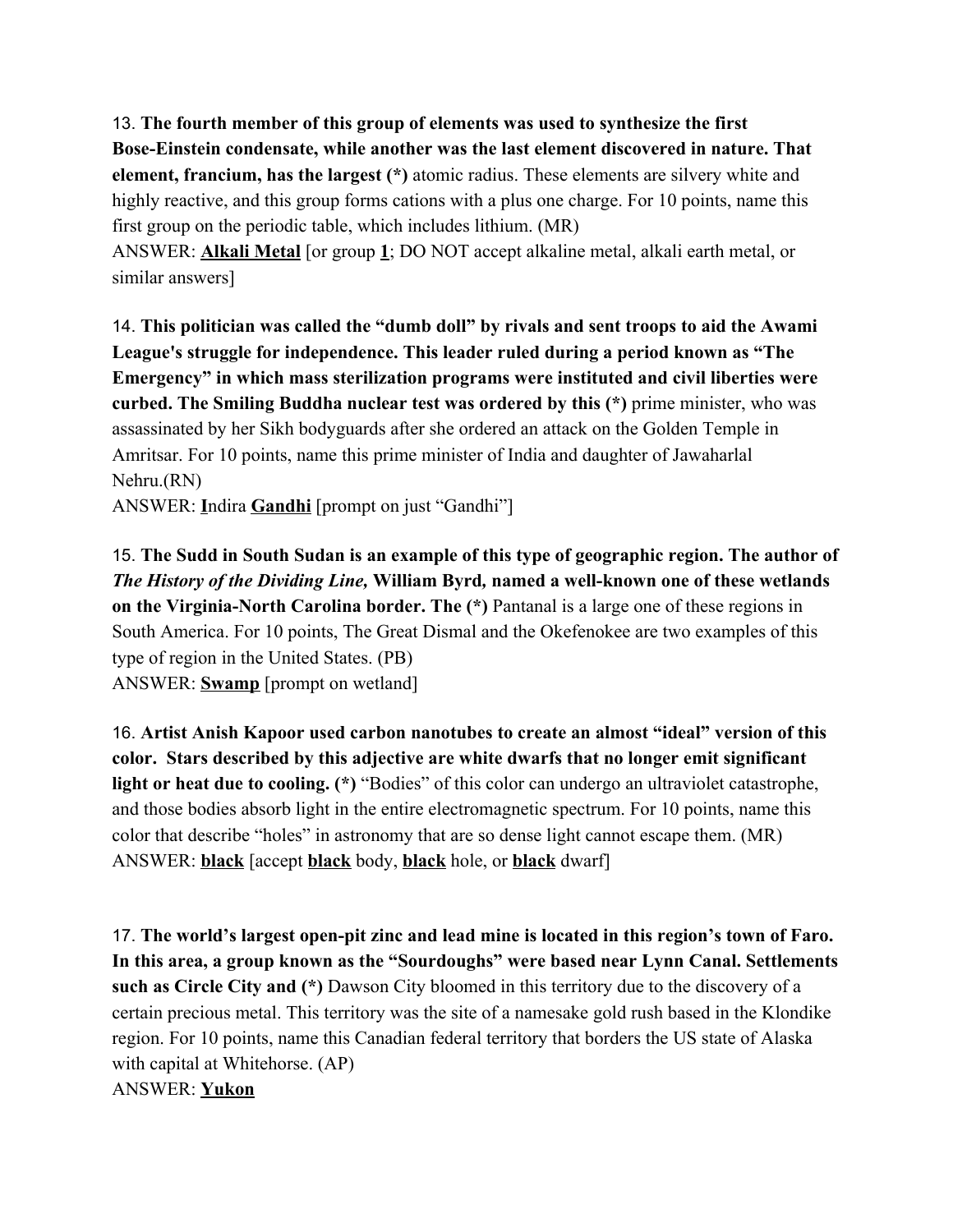18. **In 1906, this man's rediscovered works were compiled in his "Palimpsest." One of this philosopher's lesser known works,** *The Sand Reckoner***, investigates how many grains of sand it would take to fill the universe. This man's namesake (\*)** "Screw" transports water uphill. According to legend, this man discovered a way to determine if a king's crown was made of pure gold after seeing water rise when he entered a bath. For 10 points, name this ancient Greek mathematician who supposedly shouted Eureka when he discovered buoyancy. (MR) ANSWER: **Archimedes** of Syracuse

19. **The prophesied death of the protagonist of this work occurs when he is accidentally killed by a spear with the point of a stingray. A friend of the main character in this work owns four dogs "savage as wild beasts," but that shepherd, (\*)** Eumaeus, doesn't recognize the title character. Antinous is the least pleasant of several suitors to Penelope in this poem, and is the first killed by an arrow from the father of Telemachus on his return. For 10 points, name this epic poem by Homer about a hero's return from the Trojan War. (TG) ANSWER: *The Odyssey*

20. **This scientist taught himself taxidermy with the help of freed slave John Edmonstone, and he studied to be a parson at Christ's College. This man studied orchids and barnacles and also wrote** *Descent of Man.* **This man's cousin Francis Galton coined the term (\*)** eugenics. The word "evolution" only appeared once in the first five editions of this man's most famous work, *On The Origin of Species.* For 10 points, name this scientist who formulated the theory of natural selection. (MR) ANSWER: Charles **Darwin**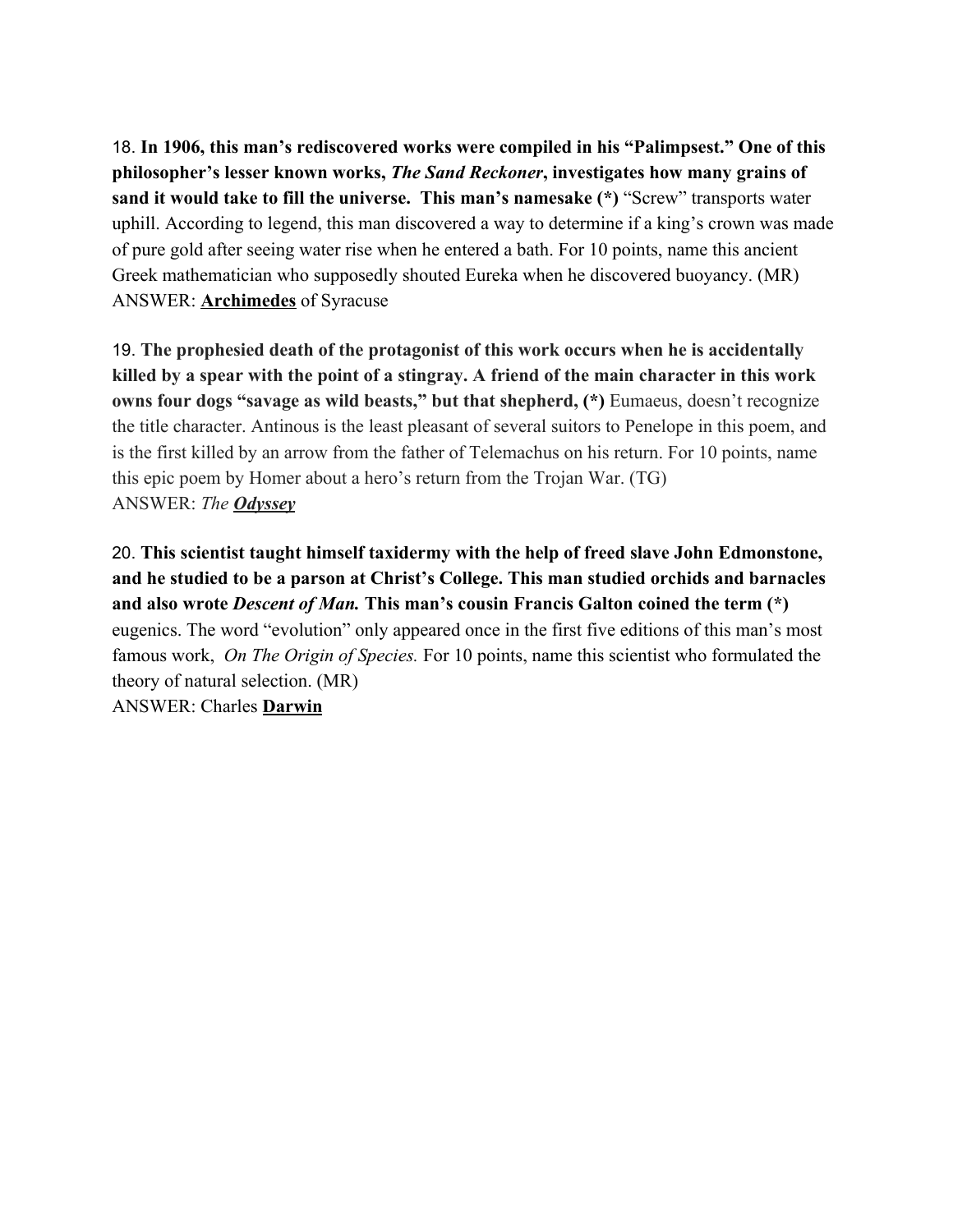#### **BONUSES**

1. A 2007 study concluded seven primary reasons a child may exhibit this phenomenon in school. For 10 points each:

[10] Name this phenomenon, originated by John Darley and Bibb Latané, in which an individual is less likely to offer help to a victim when others are present.

ANSWER: **bystander** effect

[10] The concept of the bystander effect arose after the 1964 murder of this woman. There were supposedly thirty eight witnesses around when she called for help outside her Queens apartment. ANSWER: Catherine "**Kitty**" **Genovese** [accept either]

[10] The bystander effect is often attributed to the "diffusion of" this principle. Darley and Latané listed three factors that affected the degree of this principle felt by a bystander. ANSWER: **responsibility** [accept equivalents mentioning "responsible"]

2. For 10 points each, answer these questions regarding the Holy Roman Empire. (RN) [10] This son of Pepin the Short was crowned the first Holy Roman Emperor by Pope Leo III in 800 A.D. on Christmas Day

ANSWER: **Charlemagne** [or **Carolus Magnus**; or **Charles the Great**; or **Charles I** of France; prompt on "Charles"]

[10] Charlemagne defeated Desiderius, his former father-in-law, at this battle. Charles V later won a battle of the same name over Francis I

ANSWER: **Pavia**

[10] The next man to receive the title of Holy Roman Emperor was this man who defeated the Magyars at the Battle of Lechfeld. His coronation marked the beginning of the First Reich. ANSWER: **Otto I** [or **Otto** the **Great**; prompt on "Otto"]

3. For 10 points each, answer some questions about paintings of Jesus.

[10] Rubens, Tintoretto, and Dali have all painted this scene in which Jesus shares a meal with his disciples. The most famous is the one by Da Vinci.

#### ANSWER: *The Last Supper*

[10] Gauguin painted this Symbolist work that depicted Jesus being crucified in northern France. He also painted a "Green" one.

ANSWER: *The Yellow Christ*

[10] Caravaggio is well known for this painting that depicted the moment that Jesus inspired a tax-collector to become one of his disciples.

ANSWER: *The Calling of St. Matthew*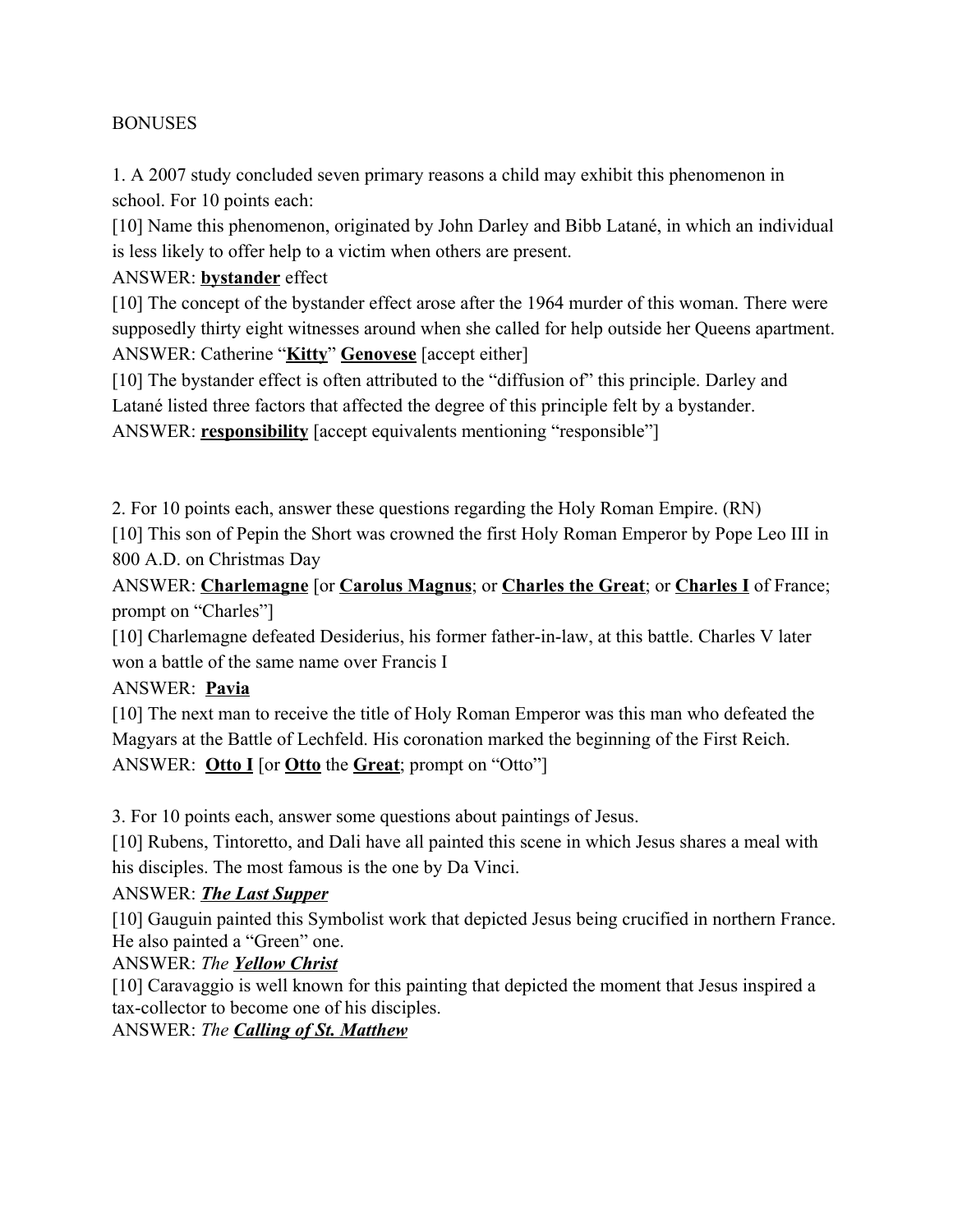4. The titular figure of this poem is called "good, fair White" by the knight who is in love with her. For 10 points each: (OK)

[10] Name this Middle English poem, written around 1368, which is commonly thought by scholars to be about the wife of John of Gaunt.

## ANSWER: *The Book of the Duchess*

[10] *The Book of the Duchess* was written by this author, who is perhaps best known for the *Canterbury Tales.*

# ANSWER: Geoffrey **Chaucer**

[10] In addition to the Canterbury Tales, Chaucer also wrote this tale of two lovers in the Trojan War, which a later Shakespeare play was based upon.

## ANSWER: *Troilus and Criseyde*

5. This author was a friend of Goethe and was known for plays like *Don Carlos* and *The Maid of Orleans*. For 10 points each: (DD)

[10] Beethoven set this author's "Ode to Joy" to music in his ninth symphony.

ANSWER: Friedrich von **Schiller**

[10] Schiller was a member of this German literary movement, which allowed the expression of extreme emotions in opposition to the rationalism of the Enlightenment.

# ANSWER: **Sturm und Drang**

[10] Schiller wrote this play about a legendary Swiss archer's conflict with the tyrant Gessler. ANSWER: *William Tell*

6. In July 2018, the Chairman of this network's parent company, Les Moonves, came under investigation for sexual misconduct allegations. For 10 points each: (TR)

[10] Name this major American television network. It is home to several long running shows like *NCIS* and *Survivor* as well as the most viewed show on TV, *The Big Bang Theory*.

# ANSWER: **CBS**

[10] Moonves is the husband of this CBS personality. She began her career anchoring CBS morning shows, but is now more known as a reality show host and moderator for *The Talk*. ANSWER: Julie Suzanne **Chen**

[10] Chen is entering her  $20<sup>th</sup>$  season as host of this CBS reality show featuring "houseguests" competing for 500,000 dollars. Its credits claim it is unrelated to George Orwell's *1984*, from which this shows draws its title.

## ANSWER: *Big Brother*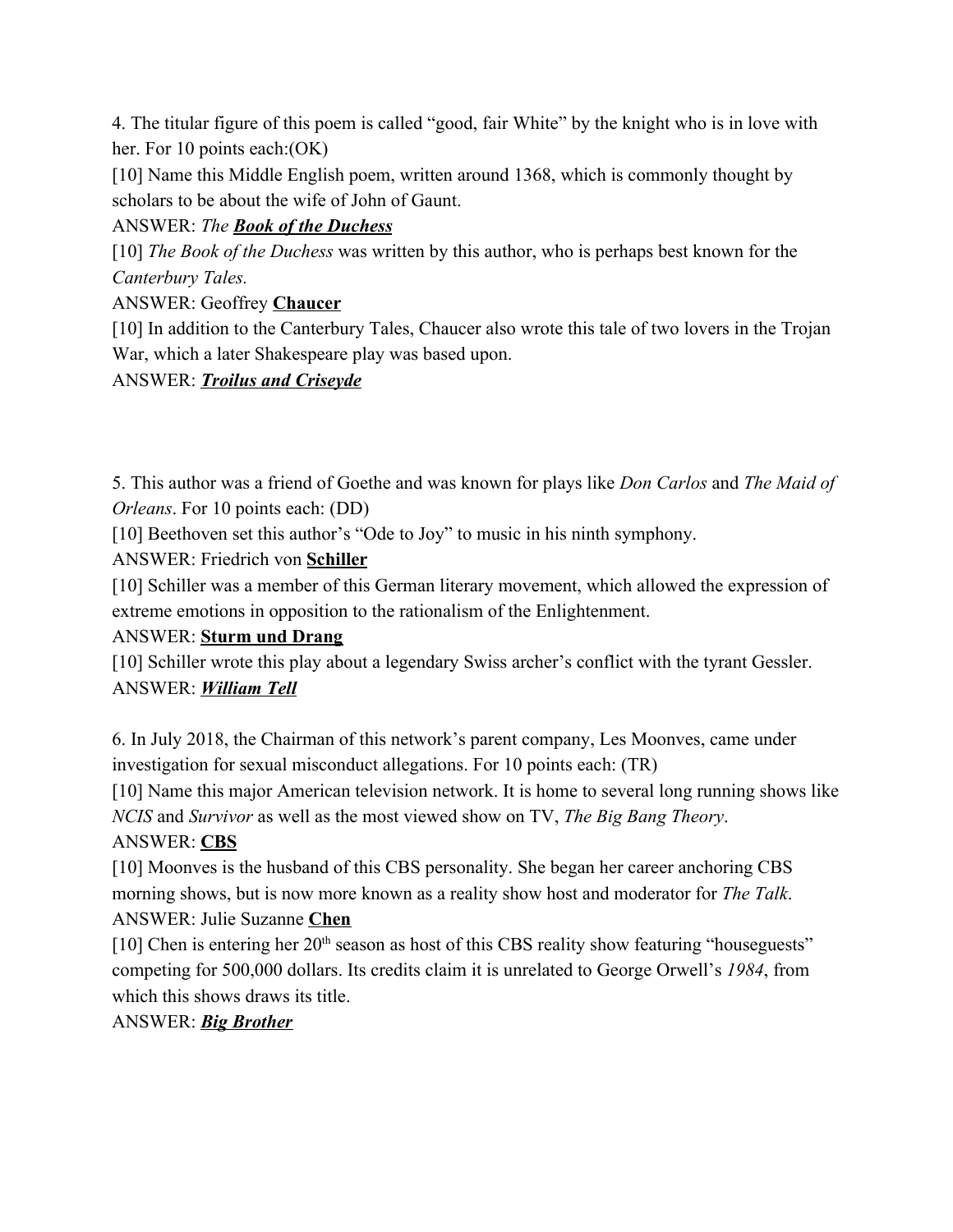7. This family can generally be easily identified in portraits, as many members possess the namesake "jaw". For 10 points each: (OK)

[10] Name this family, who were Holy Roman Emperors for 600 years and Kings of Spain from 1516-1700.

#### ANSWER: **Habsburg**

[10] Technically, the House of Habsburg ended with the death of this ruler, as she was unable to pass on her family name. She was installed as ruler after her father, Charles VI, passed the Pragmatic Sanction.

#### ANSWER: **Maria Theresa**

[10] The death of Charles II, the last Habsburg king of Spain, led to this war. It was concluded with the Treaty of Utrecht.

ANSWER: War of the **Spanish Succession**

8. For 10 points each, answer some questions about a famous jazz musician. (RN) [10] This jazz trumpeter behind the songs "Flamenco Sketches" and "So What" created the albums *Bitches Brew* and *Sketches of Spain*.

ANSWER: Miles **Davis**

[10] This other Davis album features "Freddie Freeloader" and is usually ranked as the greatest Jazz album ever made.

#### ANSWER: *Kind of Blue*

[10] This alto saxophonist worked with Davis on *Kind of Blue*. He is best known for his single "Mercy, Mercy, Mercy."

ANSWER: Cannonball **Adderley**

9. This mountain rises 21.9 kilometers above the Martian surface. For 10 points each: (MR) [10] Name this mountain on Mars, the tallest on any planet in the Solar System.

#### ANSWER: **Olympus Mons**

[10] This 22 km tall mountain on the asteroid Vesta is the tallest in all of the solar system.

#### ANSWER: **Rheasilvia**

[10] This planet contains the Caloris Basin, and it also has a series of hills known as "Weird Terrain."

#### ANSWER: **Mercury**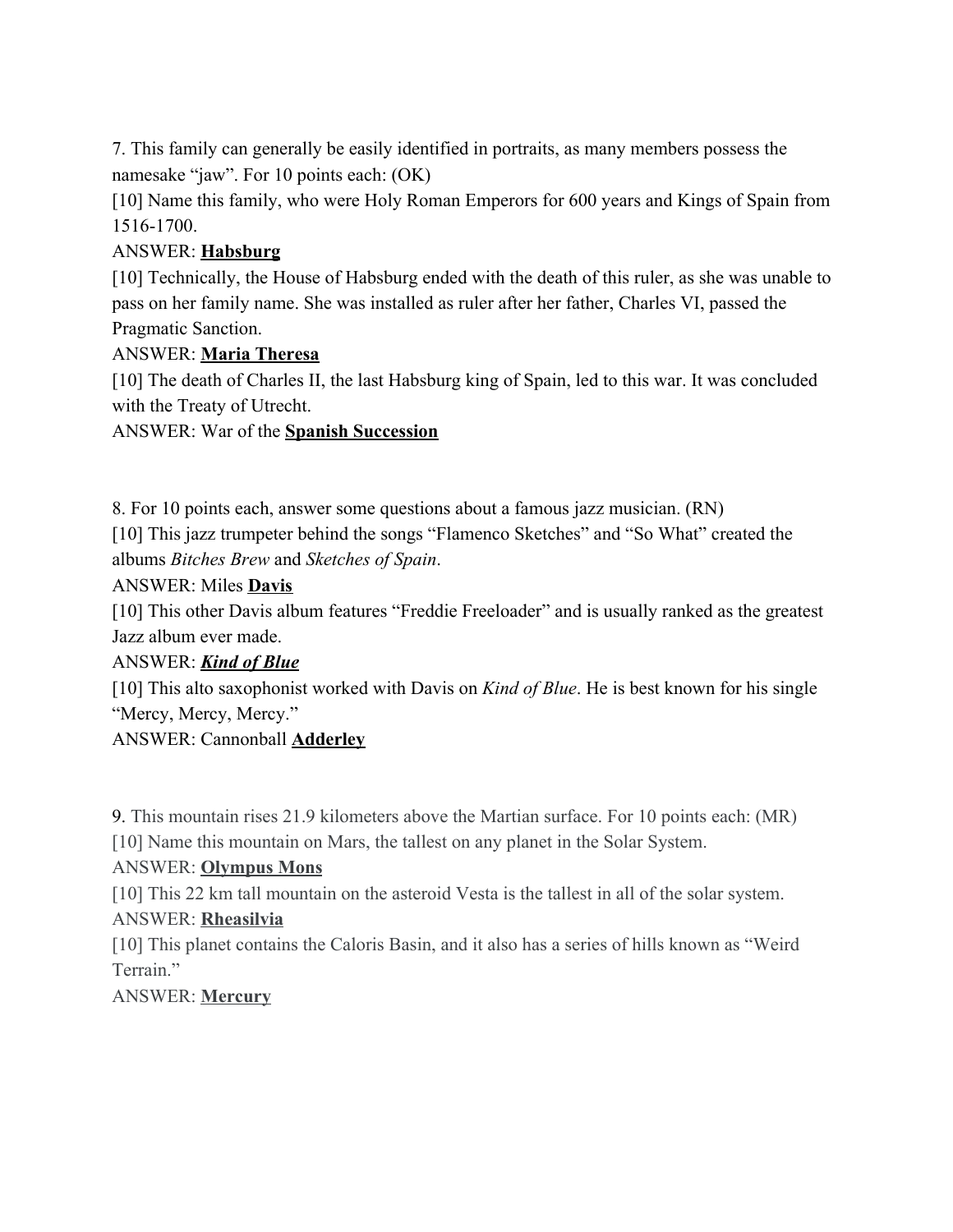10. This scientist formulated the theories of special and general relativity, as well as a theory which he won the Nobel Prize in Physics for. For 10 points: (MR)

[10] Name this German scientist who won the Nobel Prize for his work on the photoelectric effect.

#### ANSWER: Albert **Einstein**

[10] This year was Einstein's Annus Mirabilis, or "Miracle Year." That term is also attached to a set of four papers he wrote during this year.

## ANSWER: **1905**

[10] Einstein laid the groundwork for his theories of relativity and the photoelectric effect while working for one of these institutions in Sweden.

ANSWER: **Patent Office** [accept reasonable equivalents]

11. This geopolitical title refers to a territory that came under British control after an Arab uprising against the Ottoman Empire during World War I. For 10 points each: (TG) [10] Name this region that generally includes the West Bank, Gaza Strip, parts of western Jordan, and Israel.

#### ANSWER: **Palestine**

[10] The British indicated support for a Jewish state in Palestine with a declaration sent by this man to Lord Rothschild in November of 1917.

ANSWER: Arthur **Balfour** [Declaration]

[10] This commission, named for the man who repealed the Corn Laws, recommended partition of Palestine in 1937 after being organized to investigate unrest in the region.

ANSWER: Robert **Peel** Commision

12. Matsya is the first of these incarnations. He saved the first man, Manu, by telling him to build a giant boat. For 10 points each: (TG)

[10] Most Vaishnavites believe that there are ten of these figures, although the 10th, Kalki, has not made it to earth yet.

ANSWER: **avatars** of **Vishnu** [prompt on avatar]

[10] This eighth avatar of Vishnu appears in the Mahabharata and acted as Arjuna's charioteer. ANSWER: **Krishna**

[10] The seventh avatar of Vishnu has this name, which is also contained in the sixth avatar's name. He rescued his wife from the demon Ravana in one epic.

ANSWER: **Rama**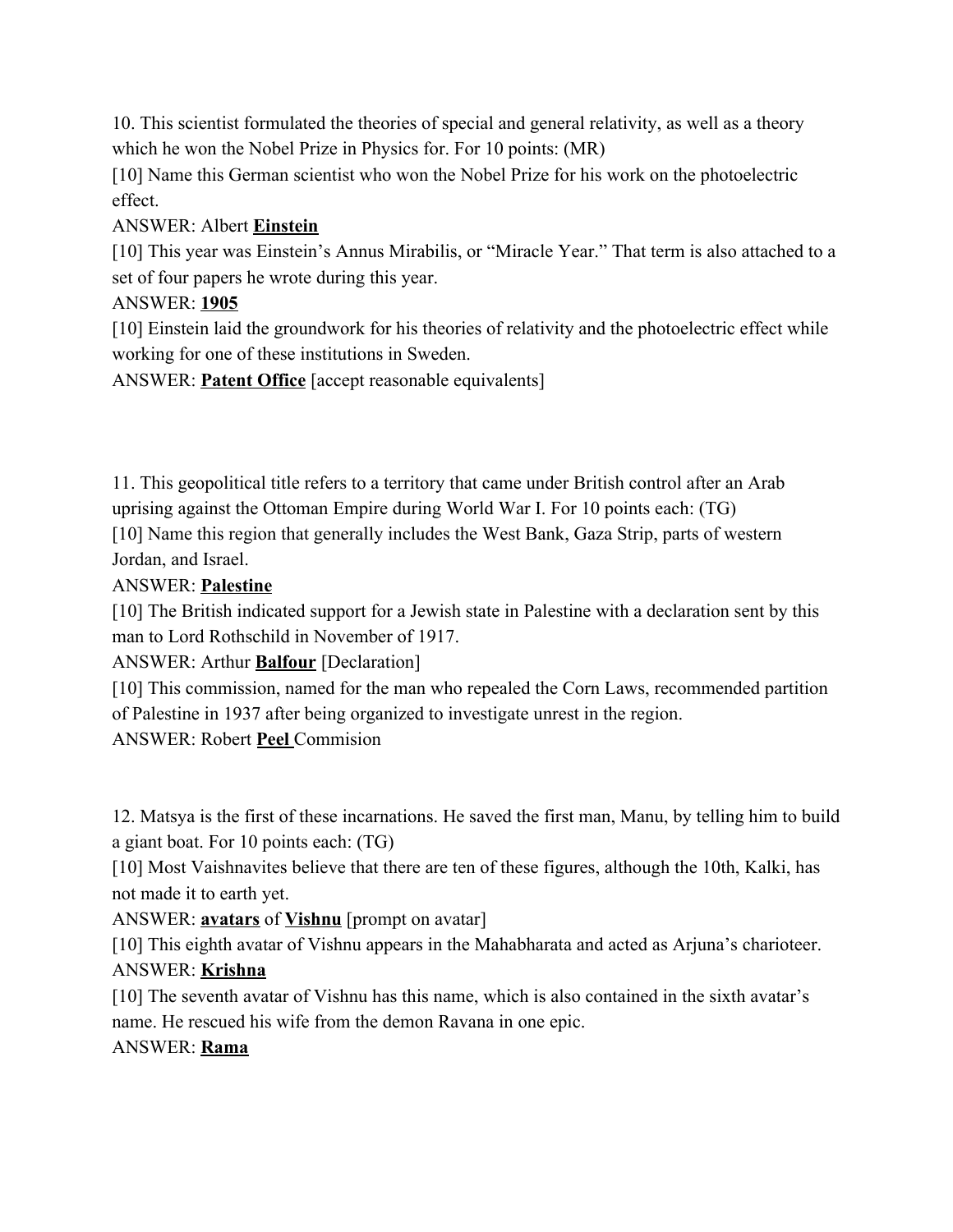13. This process was used before the 2008 Summer Olympics so that outdoor events wouldn't be interfered with. For 10 points each: (AP)

[10] Name this process that artificially induces precipitation by depositing ionic compounds into namesake bodies.

## ANSWER: **Cloud seeding**

[10] Cloud seeding mainly uses the iodides of potassium and this transition metal. This metal's chloride is used to make photographic paper and cure mercury poisoning.

## ANSWER: **Silver**

[10] Silver Iodide is also used as one of these substances, which are placed onto live tissue to help prevent infection.

## ANSWER: **Antiseptic**

14. This man and his mother Danae were locked in a box and thrown into the sea after it was prophesied that he would kill his grandfather. For 10 points each: (MR)

[10] This man killed the mortal gorgon Medusa, and saved the princess Andromeda from a sea monster.

#### ANSWER: **Perseus**

[10] Danae was locked in a room to prevent any male suitors from impregnating her. Zeus took this form in order to sneak into the room and seduce her.

ANSWER: **Shower of gold** [accept reasonable equivalents]

[10] Perseus was given this shield by the goddess Athena so he wouldn't have to look directly at Medusa. After she was slain, Perseus tied her head to the front.

ANSWER: **Aegis**

15. This group of early 20th century French composers was created as a reaction against German romanticism. For 10 points each: (DD)

[10] Name this group with a numerical name. Its members include Francis Poulenc and Arthur Honegger.

ANSWER Les **Six** [lay see] [or The Group of **Six**]

[10] This early 20th century French composer of *Gymnopedie* and *Vexations* for piano was the inspiration for much of the music for The Six.

ANSWER: Erik **Satie**

[10] The Six collaborated with this composer to create the ballet *L'éventail de Jeanne.* Other famous compositions by this man include *Pavane for a Dead Princess* and *Bolero.*

#### ANSWER: Maurice **Ravel**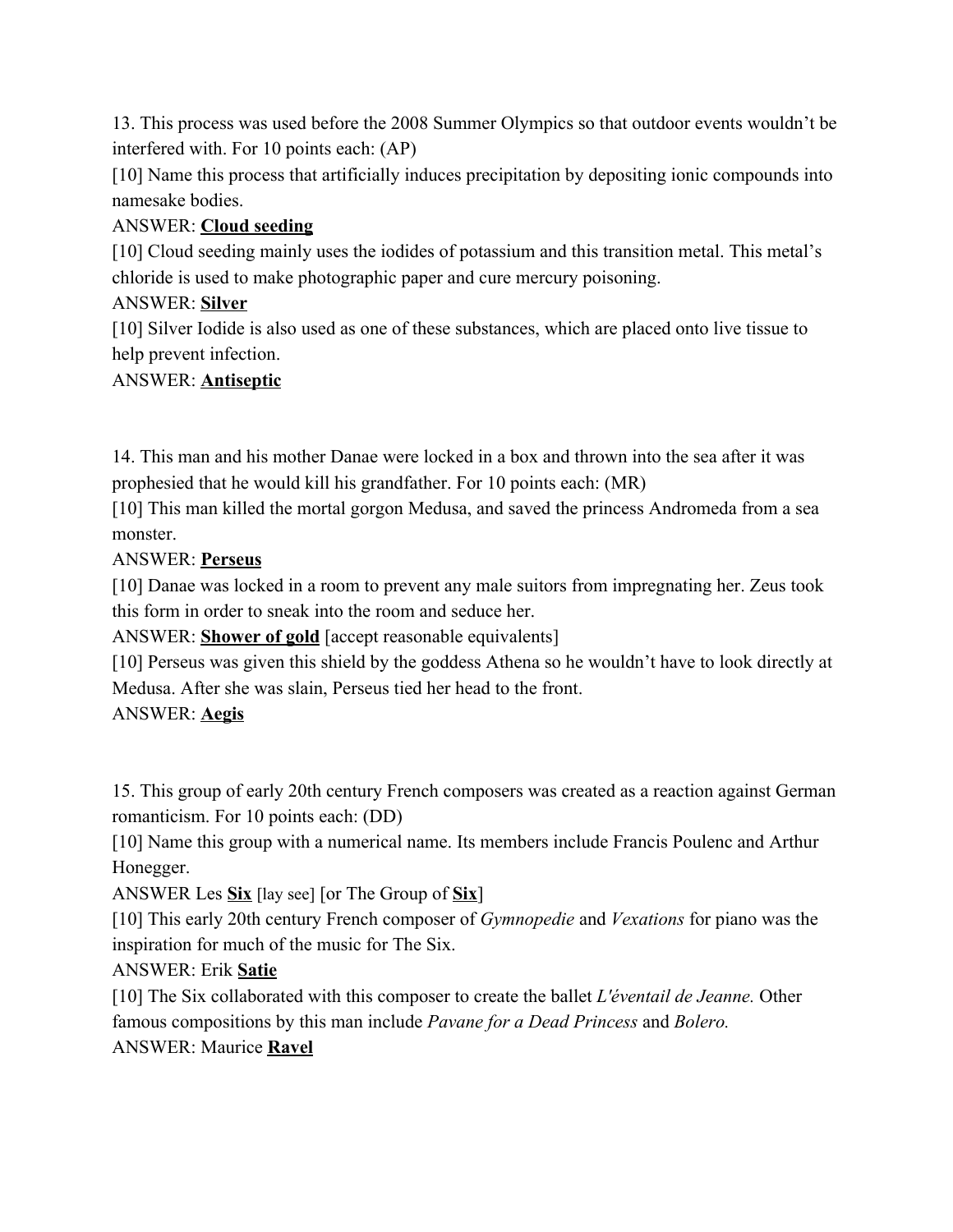16. In this type of life cycle, diploid sporophytes produce haploid spores, which then form gametophytes. For 10 points each: (MR)

[10] Name this life cycle found in some plants that includes distinct haploid and diploid stages. ANSWER: **alternation of generations** [accept **metagenesis**]

[10] During alternation of generations, gametes form zygotes by way of this process.

ANSWER: **fusion** [accept **fertilization** or **pollination**]

[10] In these organisms, which include the genus *Chlorella*, the sporophyte and gametophyte are found on different individuals.

ANSWER: **alga**e

17. One character in this play was called "Blue Roses" in high school. For 10 points each: (GP) [10] Name this play in which Tom Wingfield invites a colleague over in attempt to find a suitor for his sister Laura.

ANSWER: *The Glass Menagerie*

[10] The colleague is this man, who breaks the title figurine. He later leaves after kissing Laura, saying he is already in a relationship.

ANSWER: **Jim O'Connor** [accept either]

[10] *The Glass Menagerie* was written by this American playwright of *A Streetcar Named Desire.*

ANSWER: Tennessee **Williams**

18. ANZAC troops landed at their namesake cove in this battle, and later made another landing at Suvla. For 10 points each: (OK)

[10] Name this World War I battle, also known as the Dardanelles Campaign, that ended in an Ottoman victory over ANZAC forces.

#### ANSWER: Battle of **Gallipoli**

[10] ANZAC troops came from these two nations. Both nations saw a surge of support for self-determination after WWI.

#### ANSWER: **Australia** and **New Zealand**

[10] The Gallipoli campaign was the brainchild of this First Lord of the Admiralty who later became Prime Minister of the UK.

ANSWER: Winston **Churchill**